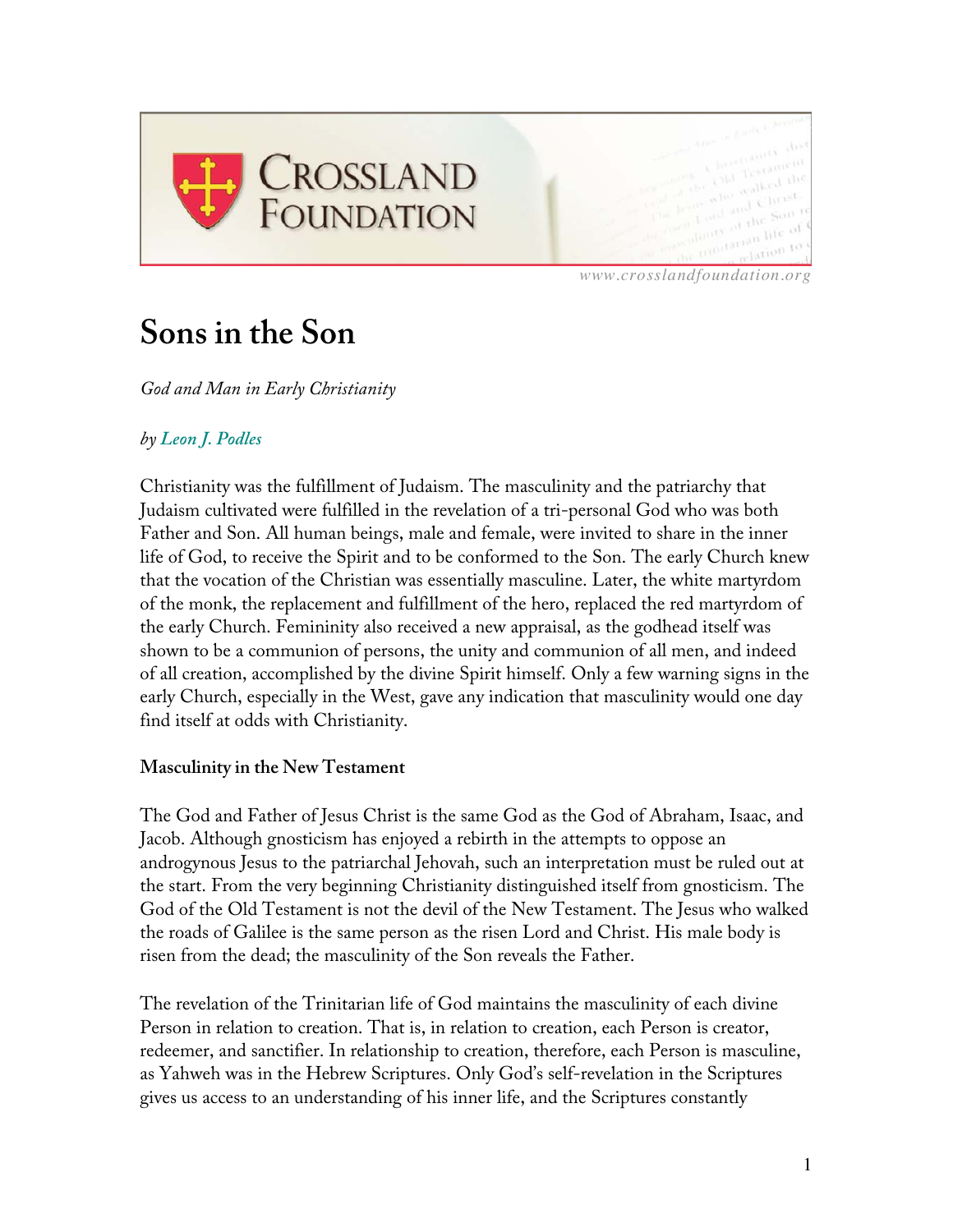characterize the inner-Trinitarian relationship of God as masculine. The generation of the Son by the Father has the created analogue of parenthood. Although the human mother is more obviously a parent than the human father, the First Person nonetheless is called Father by the only one who truly knows him, Jesus. The First Person is Father, indeed Father specifies what he is, because he eternally begets the Son. Paul rejects the idea that the Father is a religious projection of patriarchal social structures. The reverse is true: the Father is, in terms reminiscent of Platonic archetypes, the model, and created fatherhood is the image: "Blessed be the Father of our Lord Jesus Christ, from whom all fatherhood on earth takes its name." Human masculinity, which has as its purpose the protection and provision of the community, finds its fulfillment in the one who is Lord because he is sacrifice and savior. In their conformity to the Son, all Christians, male and female, become sons of God, and are therefore called to be masculine. In his relationship to the creation, the Third Person is also consistently characterized as masculine, and in the new creation he is the Spirit of sonship, as he is within the Trinity. On the other hand, his inner-Trinitarian function of uniting the Father and Son explains the Spirit's association with femininity as reflected in the Church's unity. Mary stands as a sign of that unity.

#### **The Masculinity of the Father and of the Son**

Aquinas touches on the question of why the First Person is called *Father* rather than simply a gender-free *Begetter*. Rather than focusing on the paternal authority of the Father, Aquinas seems to imply that begetting, the proper action of a father, is a single act, while the role of the mother is a process.*1* The Father is eternally not the Son, the Son is eternally not the Father. There was never a time when the Son was not; therefore there was never a time when the Son was part of the Father. This eternal and real distinction of the Persons creates, as it were, a space in the Trinity. The Son became incarnate because creation is analogous to begetting. The incarnate Son, Jesus Christ, is an icon of the Father, his perfect image. The image does not consist in a corporeal resemblance, since God does not have a body, but rather in the resemblance of their modes of action. The Son does only what he sees the Father doing; he does nothing of himself, but imitates his Father in all things. Jesus is therefore the perfect Son, differing in no way from his Father, although not the same as his Father. The Son, having become incarnate, can take the sinful creation and return it to the Father. Sin is an emptiness and a separation from God; since there is already a separation within God, that sinful separation can be inserted into the already existent separation of the Father and the Son, a space that is full of the Holy Spirit. In the return of the creation to the Father, when God will become all in all, the emptiness of sin is replaced by fullness, the *pleroma.*

Since the characteristic actions of God in the Old Testament involve separation, we should expect to see the same mode of action in Jesus. Jesus enjoys a unique freedom, unlike all other human beings, for he freely chose to enter life, as he freely chose to leave it. He was born not of the will of man, but of God; that is, he was virginally conceived.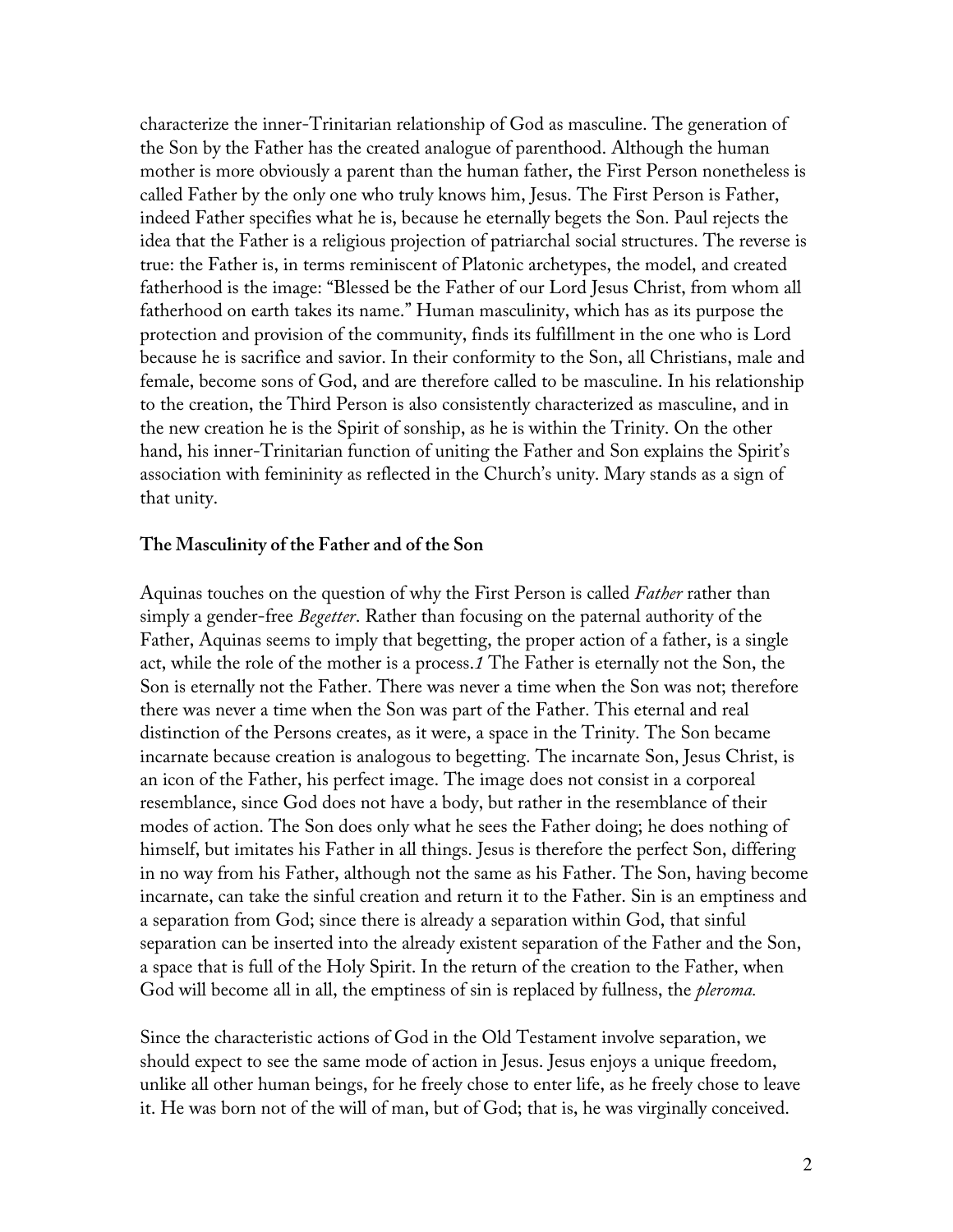Born of a woman, from childhood he knew he must leave her to follow his Father. When he is lost in the temple and Mary expresses her distress, he answers that he must be about his Father's business. At the beginning of his public life, he leaves his family, insisting that those who do the will of his Father are his brother and sister and mother.

Jesus, too, works by separating. He introduces a new principle of separation: no longer observance of the Law, but faith in him. Thus, Jesus exercises the divine prerogative of election. He chooses the Twelve from all those he knows and teaches them, although they do not understand his mission until after Pentecost. By his own account, Jesus comes not to bring peace but a sword. His presence provokes conflict, even when he is an infant: Herod destroys all the male children of Bethlehem in an attempt to destroy the rival king. Jesus does nothing to avert a growing conflict with the Jewish authorities and with many of the Pharisees and Sadducees and often speaks harshly to them: "Brood of vipers, fit for hell." They accuse him of being possessed by demons, and of being a Samaritan, an apostate who mixes Judaism and paganism.

It is a misunderstanding to see Jesus and the God he manifests as masculine simply because they are powerful and authoritative. While God and Jesus have the right to exercise naked authority and demand obedience from creatures, they do not. In the Old Testament, God is shown as a lover and husband, stung by the infidelities of Israel. The prophet takes a whore as a wife, symbolically enacting the relationship of Yahweh and Israel. God's heart is somehow wounded by the failure of Israel to respond to his love. In the New Testament Jesus has no wife because his spouse is the Church, redeemed humanity.*2* His authority over the Church is like that of a husband over his wife. Paul assumes the sacrificial nature of masculinity in the passage (Ephesians 5:21–31) that has so troubled feminists. He commands husbands to love their wives, as Christ loved the Church, *laying down his life for her.* The husband has an obligation to imitate the divine Bridegroom, who sacrifices his life for his Spouse. The divine Bridegroom fulfills and perfects the created reality of masculinity, which is characterized by self-sacrifice unto death for the sake of others.*3* The wife's obedience to her husband has the same basis as the Church's obedience to her Savior. The Church obeys Christ, not from slavish fear or a sense of duty, but from overwhelming gratitude for what he has done for her. The Bridegroom has given his utmost for his Bride, and she in turn obeys him and seeks to imitate his boundless self-giving, from a grateful love that knows no bounds. As Karl Barth correctly observes, the husband who is only human cannot be his wife's savior in this full sense.*4* But what Barth does not see is that the husband, by reason of his masculinity, is also called to be a savior in the realm of created realities. He is to be ready to sacrifice his life, whether in work or in death in battle, for his wife. Her obedience to him in turn is not that of a slave, but that of a grateful equal. She has no corresponding obligation to sacrifice herself for him. Her sacrifice is for her children. She obeys her husband because she knows that he always has her best interests at heart, that he is willing, without drama, as part of the normal course of life, to die for her at any moment.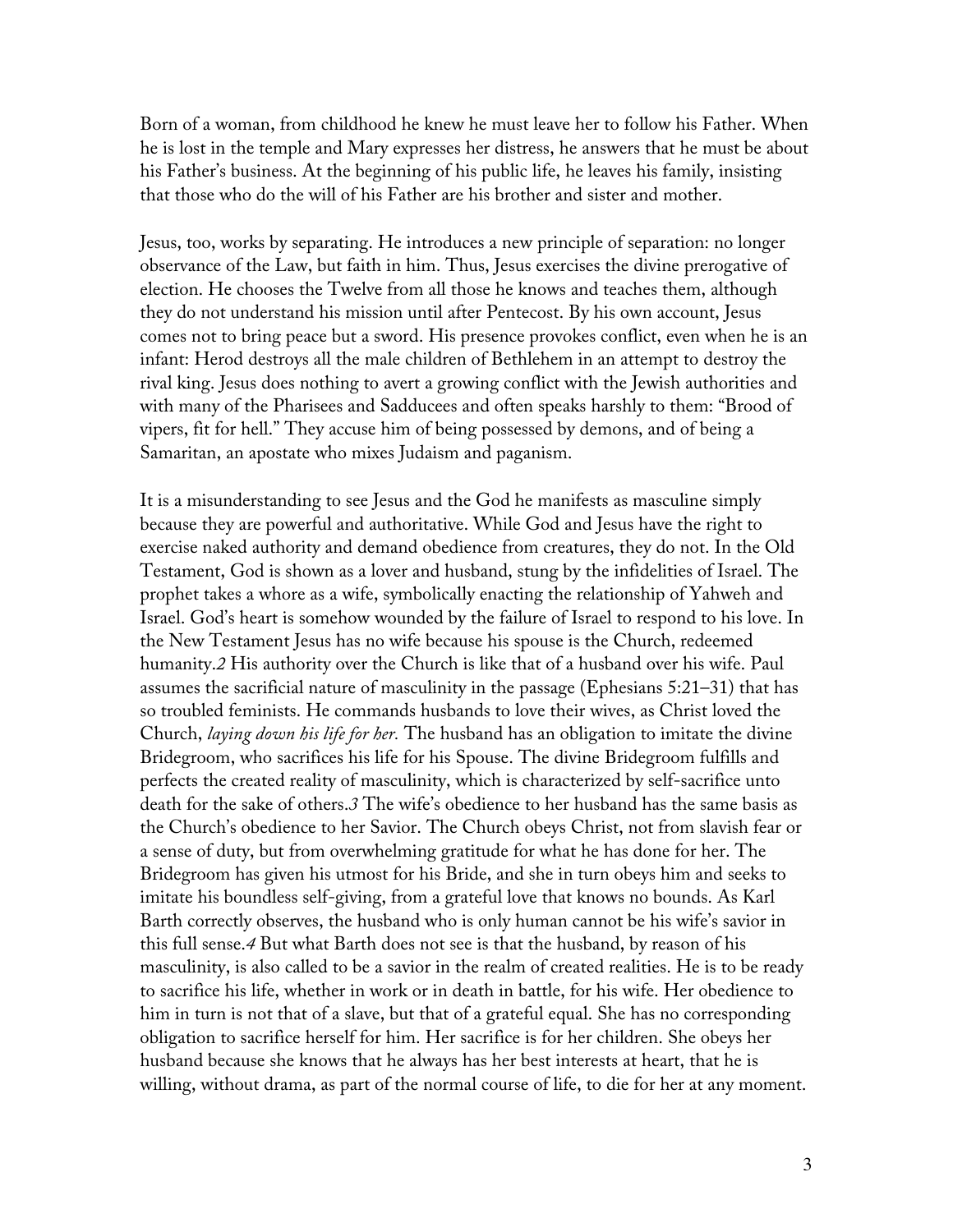Of course, human sinfulness obscures this pattern, but in general it is present to a surprising degree. As we have seen, men fill the dangerous occupations of American society and have fought in numerous wars to protect their families. As David Gilmore summarizes the essence of masculinity, "men nurture their societies by shedding their blood, their sweat, and their semen, by bringing home food for both child and mother, by producing children, and by dying if necessary in faraway places to provide a safe haven for their people."*5* As savior, Jesus both follows the pattern of masculinity and surpasses it by fulfilling it.

Feminists have been troubled by Jesus' choice of men as his closest friends, especially in light of his disregard for the Jewish restrictions on contact with women. He spoke to the Samaritan woman, who was triply despised, being a woman, a Samaritan, and a sinner. He praised the faith of the woman with the flow of blood who touched him in the belief he would make her well. She was ritually unclean, and made him unclean by touching him, but he likewise disregarded the laws of uncleanness. He spoke intimately with Mary, sister of the famously busy Martha. Nevertheless, he chose as his closest companions men, the Twelve, for two reasons. First, they were to be sent as he was sent by the Father and would meet similar fates. To be called to be an apostle, "one sent," was to be called to be a martyr, as Jesus made clear to Peter. His injunction (John 21:15–19) to feed his lambs (and the authority that flows from it) was closely joined to the prophecy that Peter would be martyred. The apostolic office, and the presbyterial office that flows from it, is closely allied to martyrdom. The man who offers the one sacrifice in an unbloody manner on the altar must also be ready to sacrifice his life in a bloody fashion. Indeed, early bishops were usually martyrs. Jesus wished to spare women that burden and show men the true nature of the sacrificial vocation of masculinity.

But within the inner life of Jesus there is a second reason that he chose male companions, fishermen with hot tempers, zealots ready to fight with the Roman army. While his universal motives in his passion and death are stressed by theology, his immediate human motives are not well explored. There is a medieval poem that portrays a dialogue between Jesus on the cross and Mary, in which he tells her that he dies to save her from everlasting death and hell. Hence, his love for those he knew in his earthly life was also a motive for his obedience to his Father, to save all humanity, and especially those he loved, from death. The apostles are the comrades of Jesus; they were the small group for whom he was prepared to die. When Peter tries to dissuade him from the passion, Jesus turns and looks at his disciples before rebuking Peter. The evangelists recount this glance because it is the fate of the disciples, their own spiritual doom, from which Jesus must rescue them, that was a principal human motivation for his decision to die as savior.

His death overshadows the Last Supper. Before his death, he wished to leave his closest friends with a memorial of him. During the words of institution of the Eucharist, his glance first falls on the Twelve, "for you," before it goes out to all humanity, the many. His human love for his disciples, a love that finds its closest analogue in military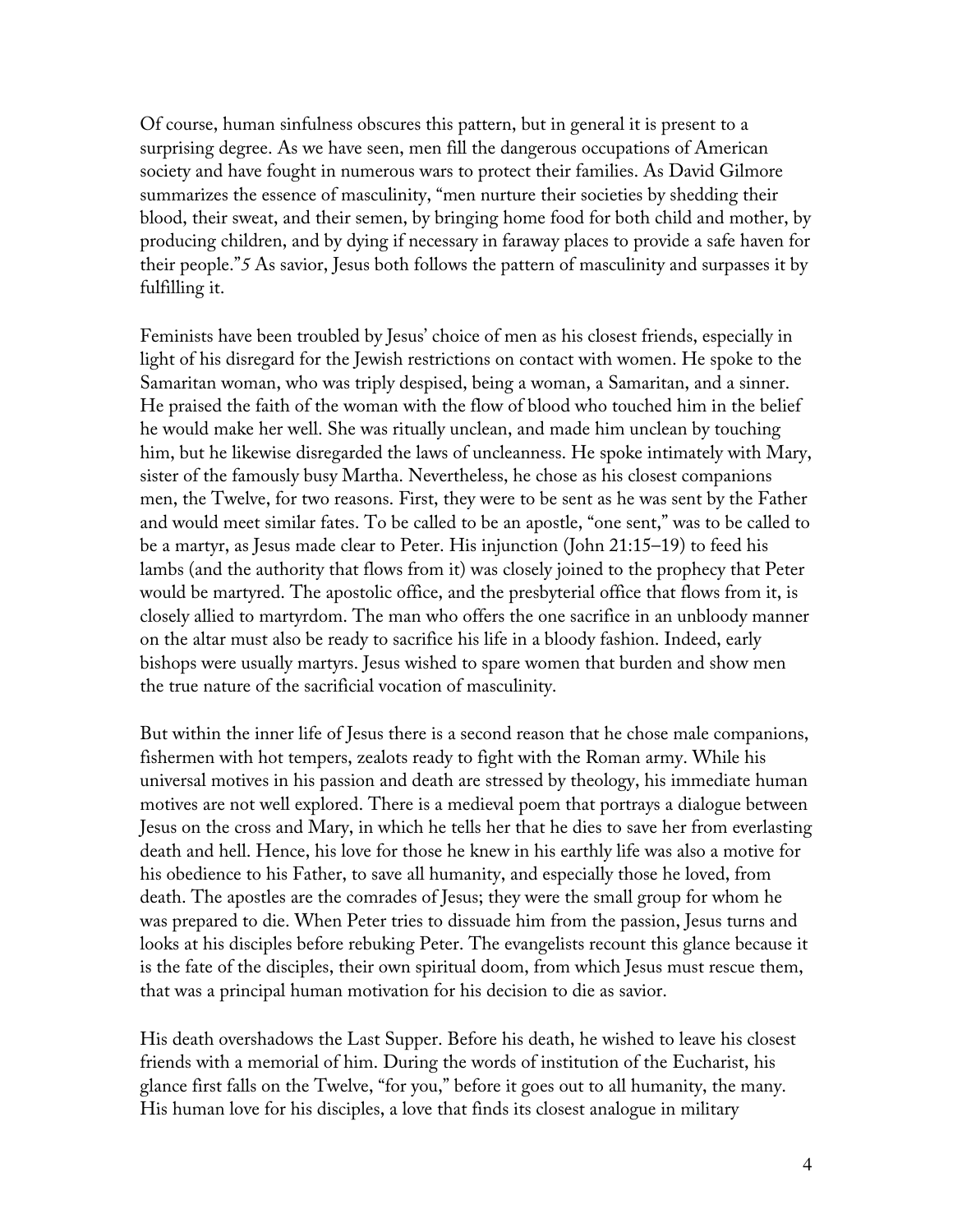comradeship, was the immediate motivation for the Eucharist and passion. In the Eucharist, if Jesus had simply wished to give his body to them, a single consecration of the bread would have sufficed. It is in this way that women give their bodies to their children. But instead, Jesus consecrated the bread and wine separately, suggesting that they would soon be separated in his sacrifice. The body is specified as the body "given for you," the blood as the blood "poured out for you."

Jesus nurtures his disciples by his death, in the fashion in which Gilmore describes men nurturing, achieving what women attain through pregnancy, childbirth, and lactation.*6* Therefore, incipiently in Scripture and in a full-blown way in medieval devotion, Jesus was described as Mother. He achieves in a masculine way what women achieve in their feminine way. The church fathers saw the Church as born from the side of Jesus, as Eve was born from the side of Adam. Later devotions presented the nurturing that Jesus provided in the Eucharist as the equivalent of nursing. Jesus, because he is a man, can achieve the self-giving that women achieve in pregnancy, childbirth, and lactation only in a masculine fashion, that is, through a bloody death.

This dimension of Jesus' work of redemption has led to claims that he is androgynous, embodying both masculine and feminine characteristics. But nurturing is not opposed to masculinity. One can confront pain in two ways: by desensitizing oneself to it, or by courageously accepting the fullness of pain. Although many men understandably seek to limit their pain by desensitizing themselves, their attitude is a distortion of masculinity, not an intrinsic part of it. Jesus was willing to accept pain without any attempt to desensitize himself. He chose the Twelve, knowing that one was to betray him, and felt the pain of the betrayal: "Do you betray the Son of Man with a kiss?" He loved the people to whom he had been sent, weeping over the Jerusalem that rejected him, because he knew that this rejection would call down God's wrath on the city and lead to a destruction and an exile more final even than that of the Babylonian captivity. He blessed the children and felt deep anguish at Lazarus's death. Even as he was led to his death he told the women of Jerusalem who wept for him to weep instead for themselves and their children. On the cross he refused the drug that was traditionally offered to criminals to dull their pain. He wanted to taste the pain of human life and death to the full; he chose freely to taste it, in an exercise of the highest courage.

His tenderness and compassion were not a grafting of feminine characteristics onto a masculine personality, but rather a profound expression of masculinity. Masculinity entails initiation; initiation involves pain; the greater the pain, the more profound the initiation. Jesus called his passion his baptism, which initiated him into the mystery of suffering. Here is one aspect of Christ's life that theologians have always had trouble grasping. Christ's passion is often seen more or less as playacting; that is, he acted out something but did not really achieve anything that he could not have achieved otherwise. In one sense, this seems true: How can anything be added to God? But Scripture explicitly says that son though he was, he learned obedience through suffering. He was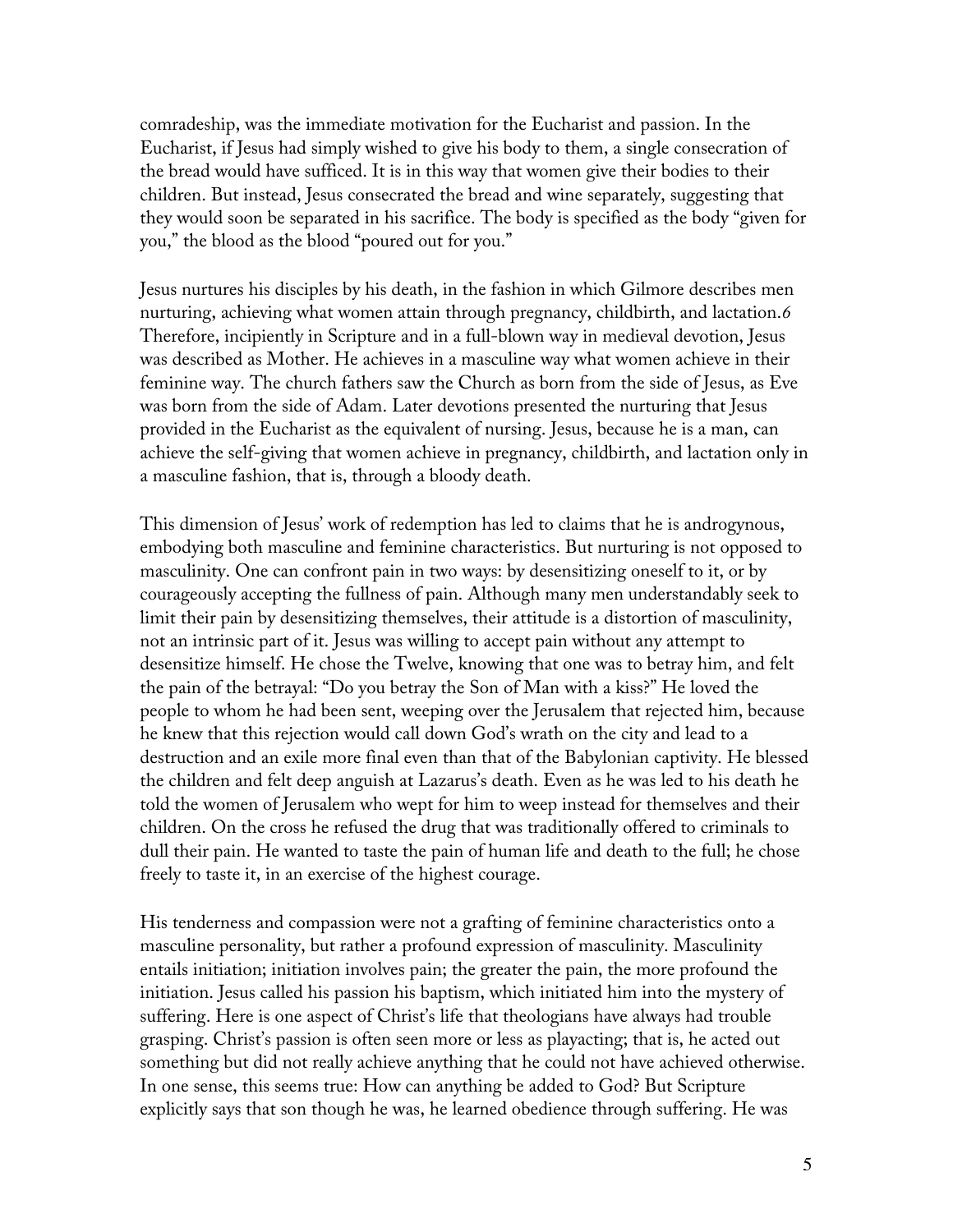never disobedient, for his sonship consisted in his perfect obedience. Thus, he learned the price of obedience, what it cost man to repent and to obey, through experiencing the suffering that obedience brings.

Jesus' suffering involved not only physical pain but also a sense of guilt, of abandonment by God, and a descent into hell. The Holy Saturday theology of Hans Urs von Balthasar attempts to convey the meaning of this experience. The descent into hell is a familiar motif, even in pagan literature, because it is a part of the initiation into suffering and the confrontation with death that all heroes, and indeed all men who wish to be truly men, must undergo. Only by defeating Satan and death can Jesus receive the name that is above every other name, *kyrios,* Lord, and be honored as king of the universe, absolute sovereign and judge, who has the right to separate the sheep from the goats, to make the ultimate distinctions of salvation and damnation for all beings, human and angelic.

In the Gospels, the ultimate conflict is not between Jesus and certain Jewish leaders, or between Jesus and an ambitious Roman governor. These men are but unwitting tools of spiritual powers: "Father, forgive them for they know not what they do." The real enemy is Satan, who is behind all the machinations of Jesus' mortal enemies. Jesus came to confront and defeat the strong one, the prince of this world. At the beginning of his public ministry, he fasted like a shaman and confronted the spiritual force of evil, a real being who tried to turn him from his mission.

The Gospels were written with an apologetic motive, to try to show the Roman world that Jesus was not a revolutionary but was crucified unjustly. Therefore the Jews, for whom the Romans felt no special affection, were the enemies given most prominence. But the Apocalypse, written to comfort persecuted Christians by revealing to them the spiritual battle that was going on invisibly behind the events of history, identified the conflict between the Word of God and his enemy, the dragon. The Lamb of God, who stands forever in heaven bearing the marks of his wounds, is scarred from his celestial conflict like a man who has gone through initiation. Jesus then, in his earthly mission, in his role as Son in the Trinity, and in his hidden role as Lord of the universe, follows the pattern of the masculine personality.

#### **The Masculinity of the Spirit**

The Holy Spirit is often associated with the feminine in the work of redemption.*7* He comes upon Mary so that she conceives. When she visits her cousin Elizabeth, the Word is dwelling in her womb. But the Word also dwells in Mary's words, and at the sound of her voice the baby in Elizabeth's womb leaps for joy and is filled with the Holy Spirit. In the Apocalypse the Spirit and the Bride both say "Come." Mary, like Eve, is more sensitive than men (Zacharias and Adam) to the Spirit, but Mary listens to the Holy Spirit rather than the evil one. But is this association with the feminine enough to justify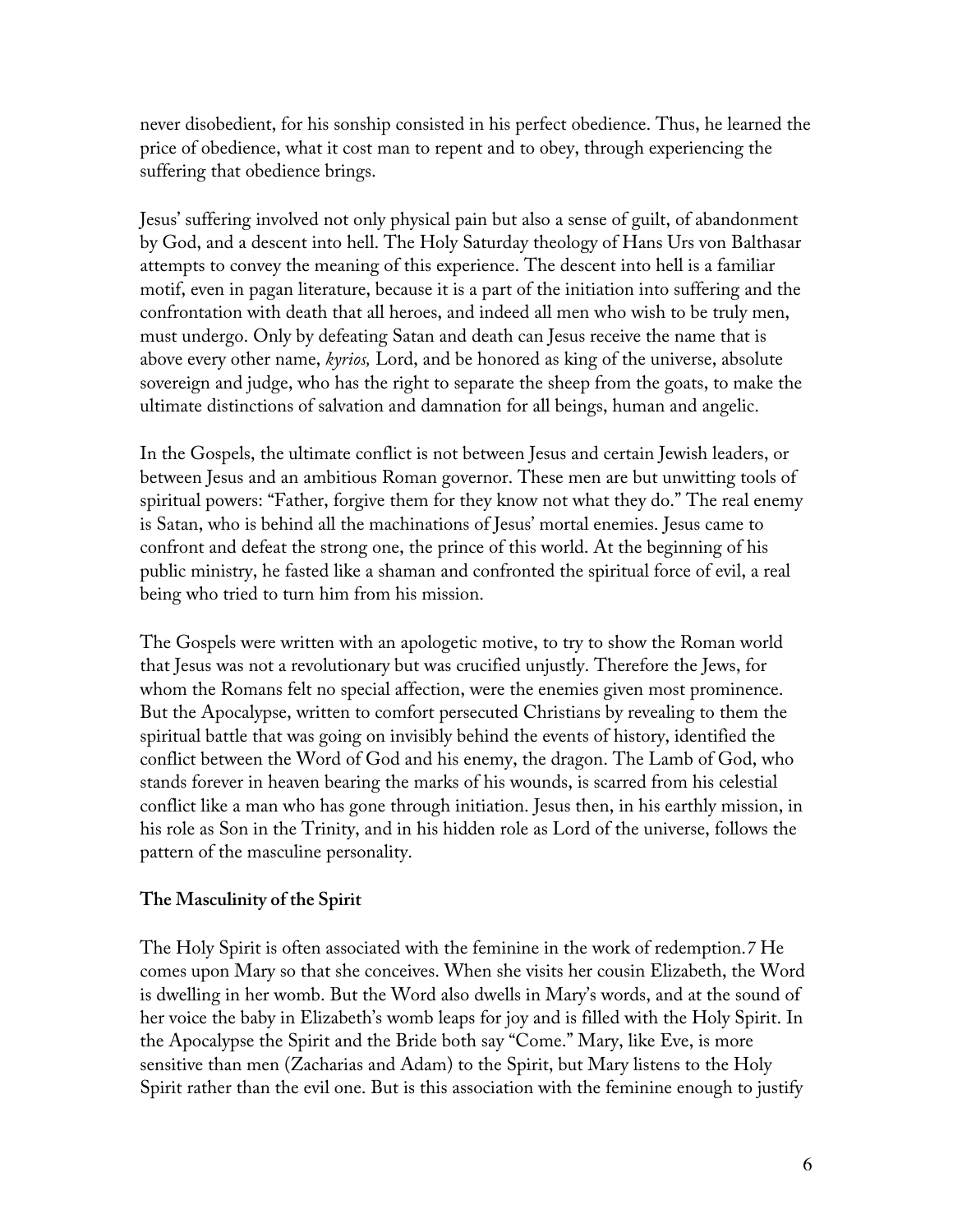Maximilian Kolbe's phrase of the "quasi-hypostatic union" of Mary and the Spirit,*8* or of Leonardo Boff's claim that Mary "is to be hypostatically united to the Third Person of the Blessed Trinity"?*9* The Spirit is God, and as such bears a relationship to the creation that can only be described as masculine. Nevertheless, there is a valid reason that he is associated with the feminine. But we must be clear about the Spirit's masculinity. He is masculine for three reasons: he separates (a characteristic masculine action), he works with power, and most importantly, he is the Spirit of sonship.

The Spirit is a spirit of holiness. To be holy means to be set apart. Therefore, like the Spirit of Yahweh, the Spirit is at work in the process of election, of setting apart. The Spirit sets Mary apart from the normal course of human life, telling her that she had been chosen to bear the Messiah outside the course of nature. The Spirit descends upon Jesus at his baptism, separating him from the normal life of a carpenter that he had led. The first action of the Spirit is to lead Jesus out into the wilderness, to separate him from society and to bring him into confrontation with Satan. The Spirit anoints Jesus as the Messiah, and leads him to play his role as sacrifice. Jesus is set apart from humanity by his enemies, the unwitting agents of God, as a criminal, but paradoxically this separation is the greatest holiness. Having fulfilled his mission on earth, Jesus sends the Holy Spirit upon the earth, who descends on the disciples, separating them and marking them out from the rest of Israel. The Spirit is at work in the early Church, bringing it into confrontation with the Jews and the pagans.

Power is such an attribute of the Spirit that it is almost, like joy, a synonym for him. Energy is an aspect of the holy; it is the wrath of God, but it is also "vitality, passion, emotional temper, will, force, movement, excitement, activity, impetus."*10* The Spirit, *pneuma,* is like the spirit, *thymos.* Christ baptizes with the Holy Spirit and with fire; fieriness and power are characteristic of the spiritedness of youthful masculinity. A young man expresses his spirit through his combativeness, his desire for fame and glory through displays of his power and excellence, especially in contests and combats.*11* The Spirit is jealous—one must be careful not to offend it—but it also gives true glory. Stephen, filled with the Holy Spirit, becomes combative, and denounces his audience, who stone him. Yet, echoing Jesus, with his last breath Stephen forgives his murderers.

The Spirit is not simply a spirit of holiness and power, but a spirit of love and a spirit of sonship. He is the love of the Father for the Son, and the Son for the Father. The Son goes forth from the Father in the Spirit, and returns to the Father in the Spirit. Thomas Weinandy, in his presentation of the doctrine of the Trinity, states that "The Holy Spirit, in proceeding from the Father as the one in whom the Father begets the Son, conforms the Father to be Father for the Son and the Son to be Son for (of) the Father."*12* Weinandy reached his conclusion from the premise that the economic Trinity, the Trinity as revealed in the history of salvation, accurately reflects the internal, immanent Trinity and indeed is the only path we have to knowledge of the immanent Trinity. "Therefore," Weinandy argues, "as the Spirit conformed Jesus to be the faithful Son on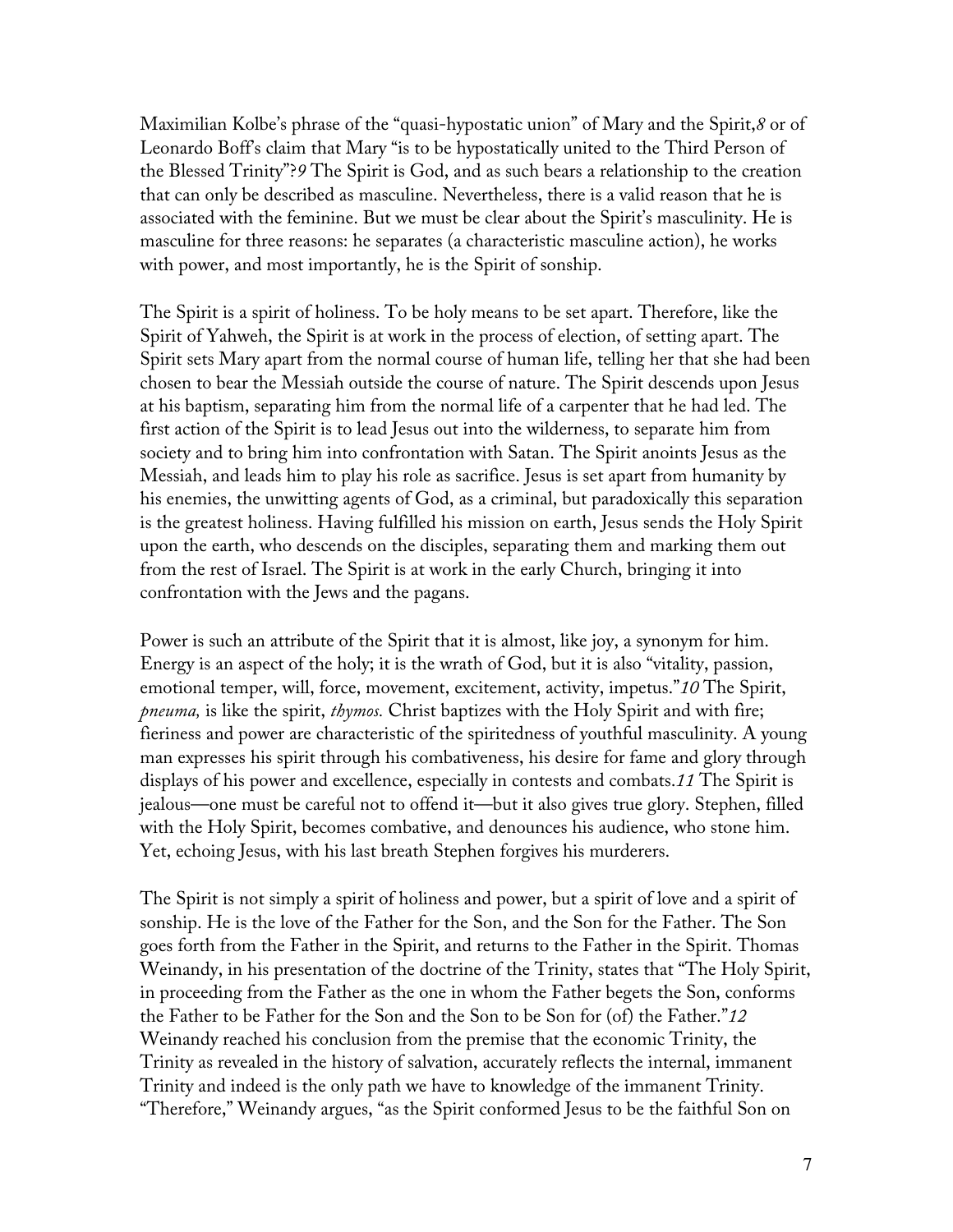earth, so the Spirit conforms him as the Son, within the Trinity, so as to be eternally pleasing to the Father."*13* As the Holy Spirit acts in Jesus, so the Spirit of Jesus acts on his disciples: "The Holy Spirit, the Spirit of sonship, transforms us into the glorious image of God that is Christ fashioning us into sons of God."*14* Hence, though the Spirit is also properly associated with femininity, his proper activity, the love that makes the Father a father and the Son a son, is masculine.

### **The Femininity of the Church**

Although Christians, both men and women, are sons of God, and follow a masculine way of life, one of struggle, of descent into death, and of resurrection, the Church itself is nonetheless always feminine, the Bride and Mother. The meaning of the ascription of feminine titles to the Church has been obscured by the faulty apprehension of the meanings of masculinity and femininity. A more accurate conception of femininity reveals the reason for the femininity of the Church, the association of the Spirit with femininity, and the roots of femininity in God.

Most Christian writers, following Aristotle, see masculinity as activity and femininity as receptivity. Mary's role in salvation and the Church's role have usually been presented in these terms: Mary is receptive to the message of the Spirit, and receives the Word first in her heart and then in her womb, becoming the Theotokos, the Mother of God. She is the mother of all believers, because she is the first to believe, and in a sense all other belief stems from her assent to the Incarnation. The Church should imitate her, listening to the Word and responding to it. A Christian should be feminine and Marian, seeking only to hear the Word and to respond to it. God is masculine, believers are feminine (and usually women); only those in the Church who represent God's activity and authority can act in a masculine fashion, and they are usually men, the clergy.

But receptivity is not the center of femininity. Integration and communion are at the heart of femininity, as separation and differentiation are at the heart of masculinity. Women and men have the same openness to the outward world and to the invisible world. Women may be more perceptive than men, but the key to their feminine role is not precisely their responsiveness (which they share with men). Rather, it is their tendency to integrate rather than separate. The feminine is not responsiveness, but relationship and communion.

Mary hears the Word that comes forth in divine freedom, at the sole initiative of the Father, and indeed responds to it, but the important thing is that her response puts her into a relationship with God. The Church is made up of those who have been chosen by God in his freedom and who enter into relationship with each other because they have first entered into a relationship with God. Mary's response to the Word is not passivity. She does not remain in quiet contemplation, but acts, and acts to renew and revivify a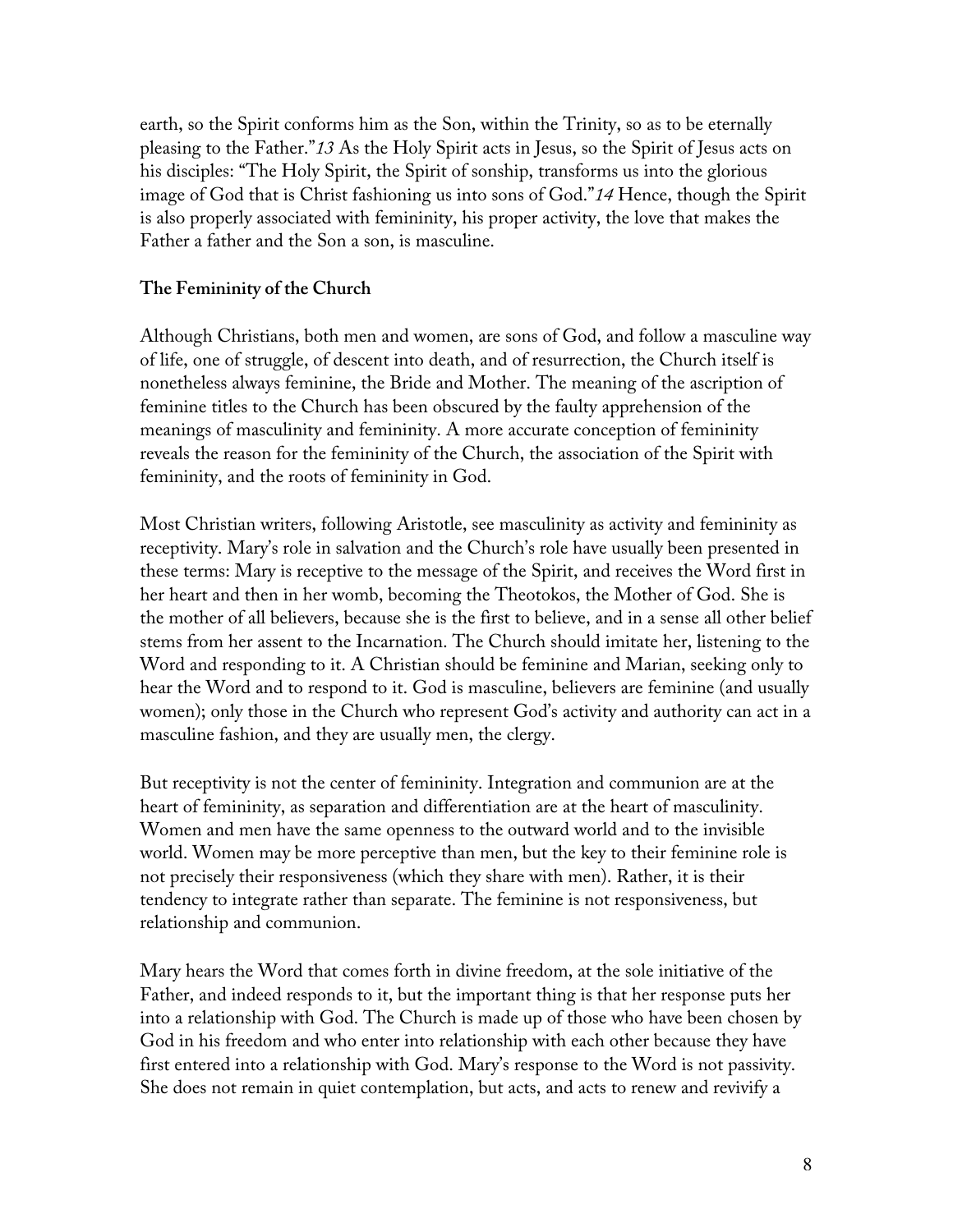relationship with her kinswoman Elizabeth. She celebrates in her song, the Magnificat, God's action in forming a people, the posterity of Abraham.

The Church stems from this first relationship. Catholics therefore honor Mary as the Mother of the Church, and Mary is the Mother of the Church because she is the Mother of God, with whom she has entered into intimate relationship through the Incarnation. In images of Pentecost, when the Church is visibly born of the action of the Holy Spirit of Jesus, Mary is put in the center of the action of the Spirit. Thus, the Church is a spouse because the Word enters and indwells it through his Spirit, making her a mother because he makes her fruitful in giving birth to many sons of God.

The Spirit is the principle of unity in the Church because he is the principle of unity in the Trinity. As Manfred Hauke says, "The movement of the Father's love brings forth the Son as its perfect image, and the reciprocal love between Father and Son attains such fullness that it becomes itself a person, the Holy Spirit, the person in two persons, in whom archetype and image are interfused with one another. The divine 'circular movement' is closed in and through personal love."*15* As Hauke points out, "relationality"*16* is more feminine than masculine, and therefore the Holy Spirit is associated with the feminine.

The Church is feminine because it is a communion, and a reflection of the divine communion of the three Persons of the Trinity. The Holy Spirit is the soul of the Church, and the Church is not simply an assembly, an *ecclesia,* but is even more profoundly a *communio,* a created reflection of the *communio* of the three Persons. David L. Schindler encapsulates *communio* ecclesiology: "[T]he church has its proper reality as sharer in the divine trinitarian *communio.*"*17* Femininity connotes union, and the three Persons are eternally united without being confused. The Trinity is the feminine aspect of God. It is the unity that exists in and through the divine Persons, not apart from them. The Trinity is not a separate person, and cannot be addressed as She, even though the Latin liturgy calls upon the *sancta Trinitas, unus Deus. Trinitas* is feminine in Latin and in many Indo-European languages. On Trinity Sunday in Russia, Christians are called to forgive their enemies and to be reunited in love with all, for the Trinity is a mystery of love and union, and therefore of the feminine.

Thus, God is feminine in that he is a communion, but he cannot be addressed as feminine since we speak to him as a person, and his tri-personal nature is masculine. The Church is a personification rather than a person; in Scripture she is the new Israel, the new daughter of Sion, the bride of Yahweh and of the Lamb, the Body of Christ which he cherishes. But the individuals who make up the Church are masculine because they are called to be imitators of the Son in his masculine action of sacrifice and expiation. Women can participate in this spiritual masculinity, but men could be expected to have a greater natural understanding of the pattern. Masculinity itself is part of the proto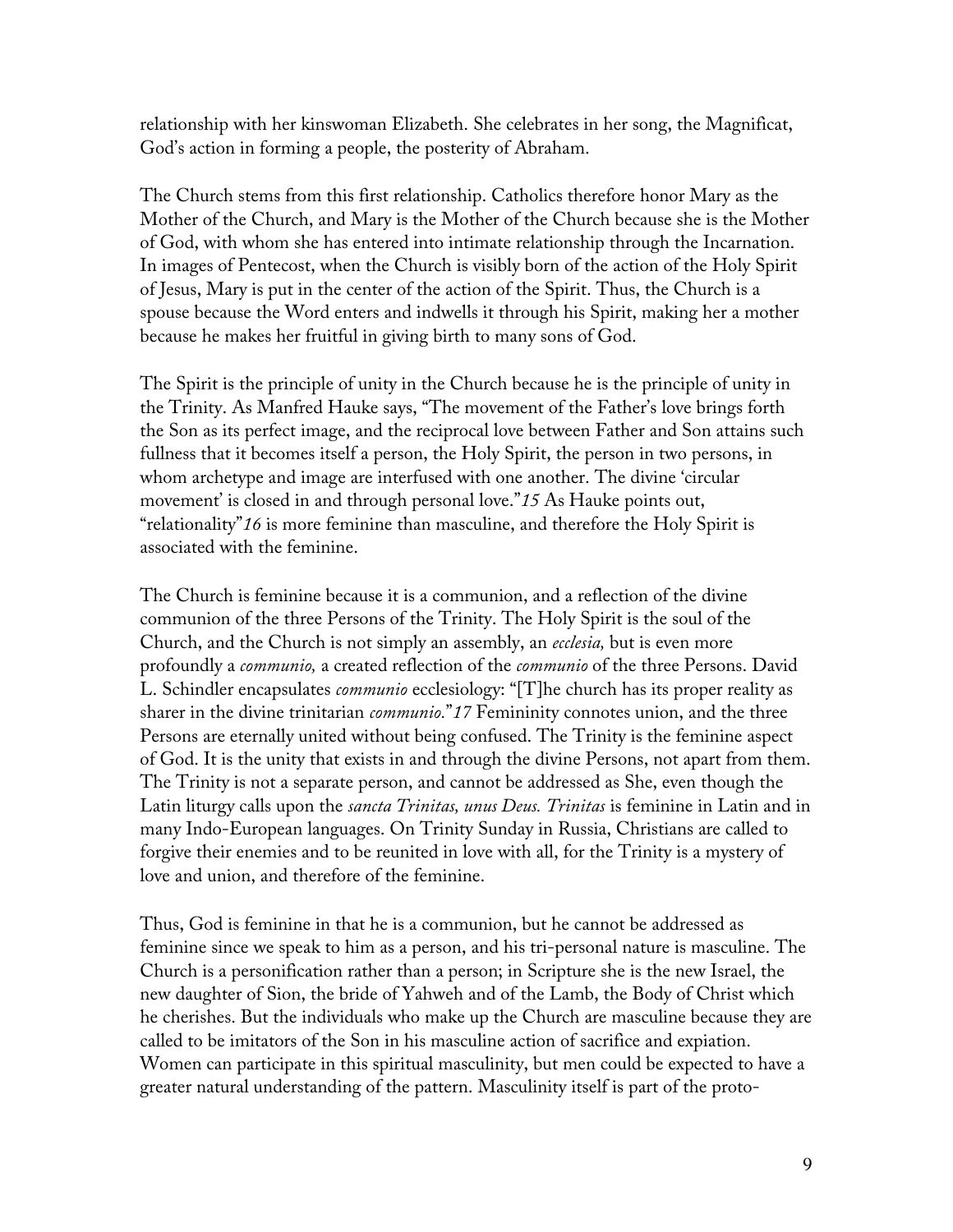evangelium of creation.

## **The Masculinity of the Christian**

In the New Testament, Christians are referred to as the sons and daughters of God only in quotation from the Old Testament. Christians are referred to as the children of God, sometimes with an implication of immaturity, or proleptically as the sons of God, with emphasis upon what they are destined to become. The *fatherhood of God* became an Enlightenment commonplace: *Alle Menshen werden Brüder.* That God is our Father and we are his children was held to be the common belief of all religions. But God is rarely described as man's father in the Old Testament or in paganism, and *fatherhood* is clearly felt to be a metaphor, in the same way that God is the "father" of the dew. The begetting of the Son by the Father and the begetting of the Christian by God is a revelation of something humanity could never have imagined. The Son is truly begotten of God; he is not simply "like" God, the closest thing to God of any creature; rather he is the same substance (*ousia*) as God. He is the only-begotten; there is no other like him.

Yet Christians are also begotten in a sense that surpasses all metaphor and is almost impossible for reason to fathom.*18* The Son, by pouring forth the Holy Spirit, creates other sons. He conforms both men and women to his own image as Son, and by so doing makes them all God's sons (not daughters). God has no only-begotten daughter; he therefore has no daughters begotten of the Spirit, only sons. There is only one pattern for both men and women to be conformed to, that of the Son. In the Son, Christians become deiform, apotheosized, and achieve an intimacy and union with the godhead that is beyond the categories of natural reason. Christians are the children of God, growing into the image of the Son, so that we may become his sons.*19*

#### **Notes:**

1. "According to the Philosopher, a thing is denominated chiefly by its perfection, and by its end. Now generation signified something in the process of being made, whereas paternity signifies that something is something completed; and therefore the name Father is more expressive as regards the divine person than genitor or begetter" (*Summa Theologica,* Q. 33, Art. 2, ad 2. in *Basic Writings of Saint Thomas* Aquinas, vol. 1, ed. Anton C. Pegis [New York: Random House, 1945], p. 326).

2. The central importance of the image of the Church as Bride is the subject of Claude Chevasse's *The Bride of Christ: An Inquiry into the Nuptial Element in Early Christianity* (London: Faber and Faber, 1940).

3. As William Oddie observes, "this balance of love, obedience, obligation, and sacrifice has not, within Christian civilization, always been observed. What is perhaps more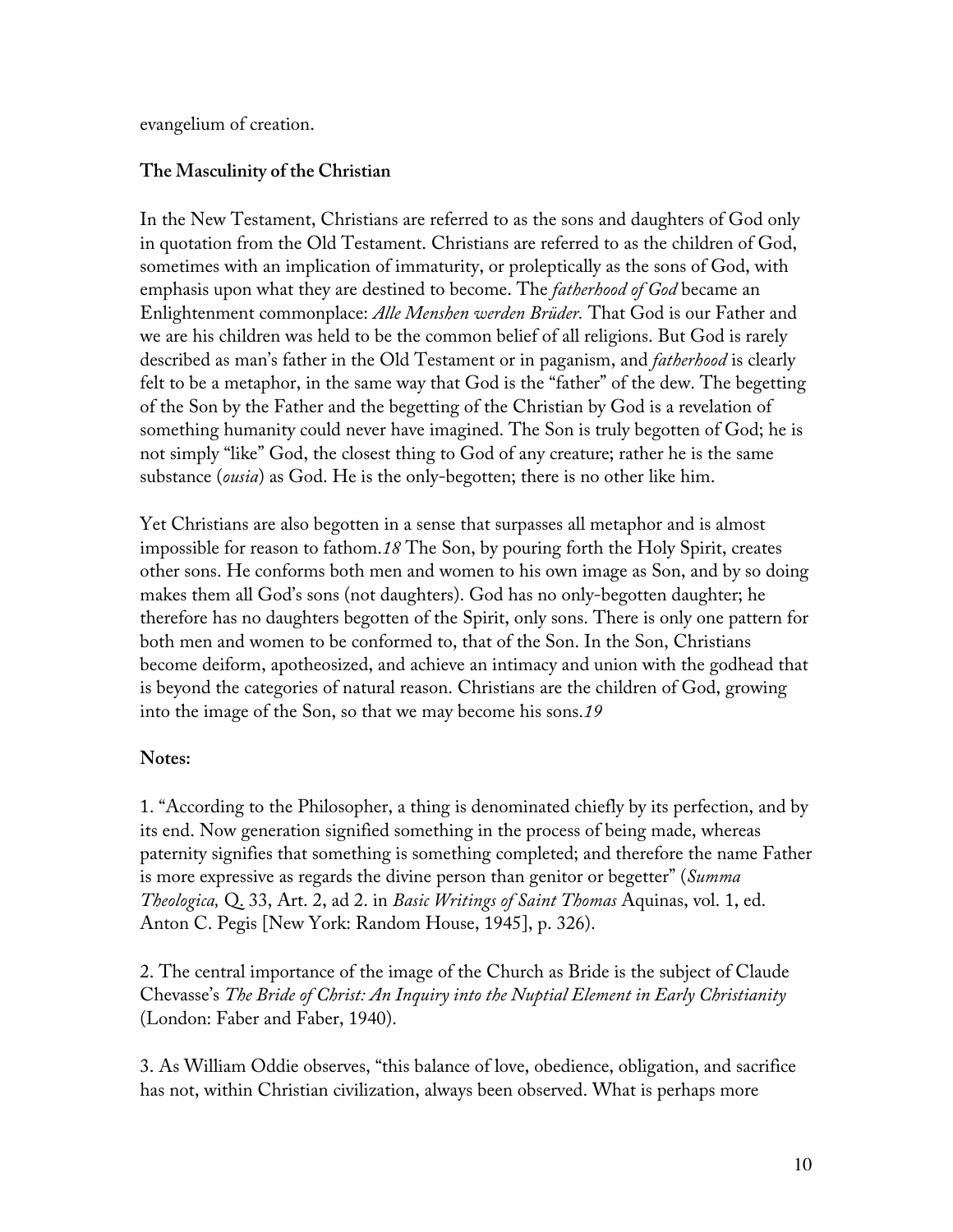striking, however, is how unquestioned in practice its acceptance has often been" (*What Will Happen to God, Feminism and the Reconstruction of Christian Belief* [San Francisco: Ignatius, 1988], p. 55). Oddie cites the behavior of the men on the *Titanic.* A group of Washington media people began jokingly visiting the almost-forgotten Washington memorial to these men on the Titanic. What began as a joke became a serious ritual and a tribute to the "courage and sacrifice and grace under pressure" of these men (Ken Ringle, "First Class Tribute: A Night of Remembrance for *Titanic's* Gentlemen," *Washington Post,* April 16, 1996). As Oddie says, "the sinking of the *Titanic* remains as a kind of modern icon of the assertion of sacrificial and Christ-like male authority" (ibid., p. 55).

4. Karl Barth: "He is not the saviour of woman as Jesus Christ is of his body the Church." *Church Dogmatics,* vol. 3, *The Doctrine of Creation,* 54.1, trans. Harold Knight et al. (Edinburgh: T and T Clark, 1960), p. 175.

5. David D. Gilmore, *Manhood in the Making: Cultural Concepts of Masculinity* (New Haven: Yale University Press, 1990), p. 230.

6. Gilmore, p. 230.

7. Boff rightly claims that this association of Mary, the Church, and the Spirit is widespread among Catholic theologians. See Boff, *The Maternal Face of God,* pp. 266–267. See also Hauke, *Women in the Priesthood?* pp. 277–296 and 316–317.

8. Kolbe's phrasing was "Spiritus Sanctus: 'quasi' incarnatus est: Immaculata" quoted by Leonardo Boff, *The Maternal Face of God: the Feminine and Its Religious Expressions,* trans. Robert R. Barr and John W. Diercksmeier (San Francisco: Harper and Row, 1987), p. 96. See also Hauke, *Women in the Priesthood? A Systematic Analysis in the Light of the Order of Nature and Redemption,* trans. David Kipp (San Francisco: Ignatius Press, 1986), pp. 277–296 and 316–317.

9. Boff, *The Maternal Face of God,* p. 93.

10. Rudolf Otto, *The Idea of the Holy* (New York: Oxford University Press, 1958), p. 23.

11. See Leon Harold Craig, *The War Lover: A Study of Plato's* Republic (Toronto: University of Toronto Press, 1996), p. 65.

12. Thomas G. Weinandy, *The Father's Spirit of Sonship: Reconceiving the Trinity* (Edinburgh: T and T Clark, 1995), p. 17.

13. Weinandy, *The Father's Spirit of Sonship,* p. 28.